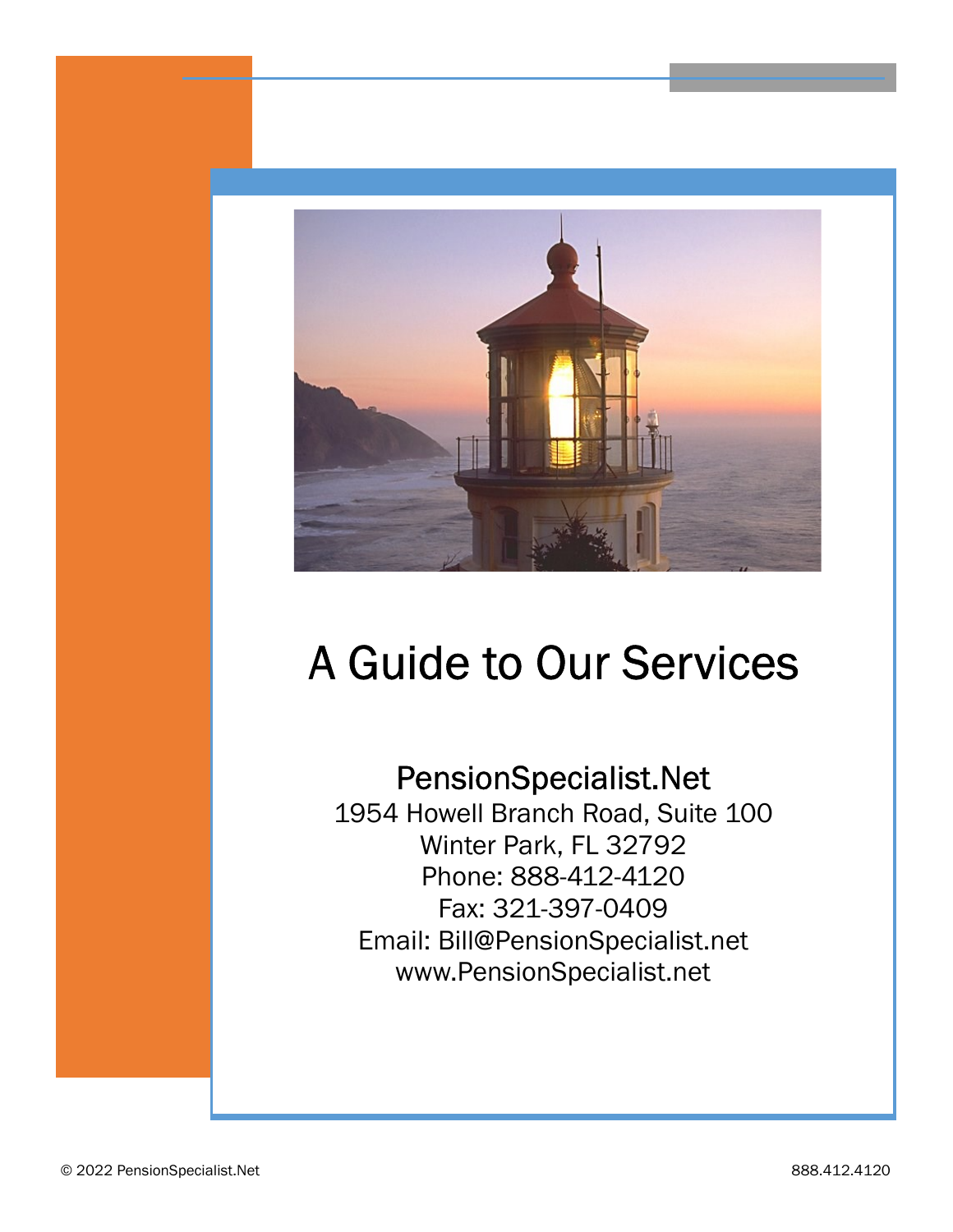PensionSpecialist.Net (PSN) provides a wide range of services, including:

- · Feasibility Studies
- · Plan Design
- · Plan Installation
- · Actuarial Services
- · Third-Party Annual Administration
- · Compliance Testing
- · Annual Reviews
- · Employee Seminars
- · Plan Terminations

In addition, we provide consulting services and compliance analysis, as well as IRS, DOL and PBGC audit support.

We currently administer over 500 retirement plans, with more than 10,000 active participants. Our clients range from a one-person self-employed individual to companies with more than 1,000 employees.

Operating under the associates concept, we have more than 90 years of experience in the pension, legal and actuarial business. Our firm model is that of a team. Our company includes the following departments:

- · Census
- · Actuarial
- Accounting
- · Legal
- · Contribution
- · Administrative
- · Compliance
- · Management

All PSN employees will work with the plan at one point or another. This means your plan does not rely solely on the expertise of one individual. Instead, the entire PSN team will work with you or your designated plan contact.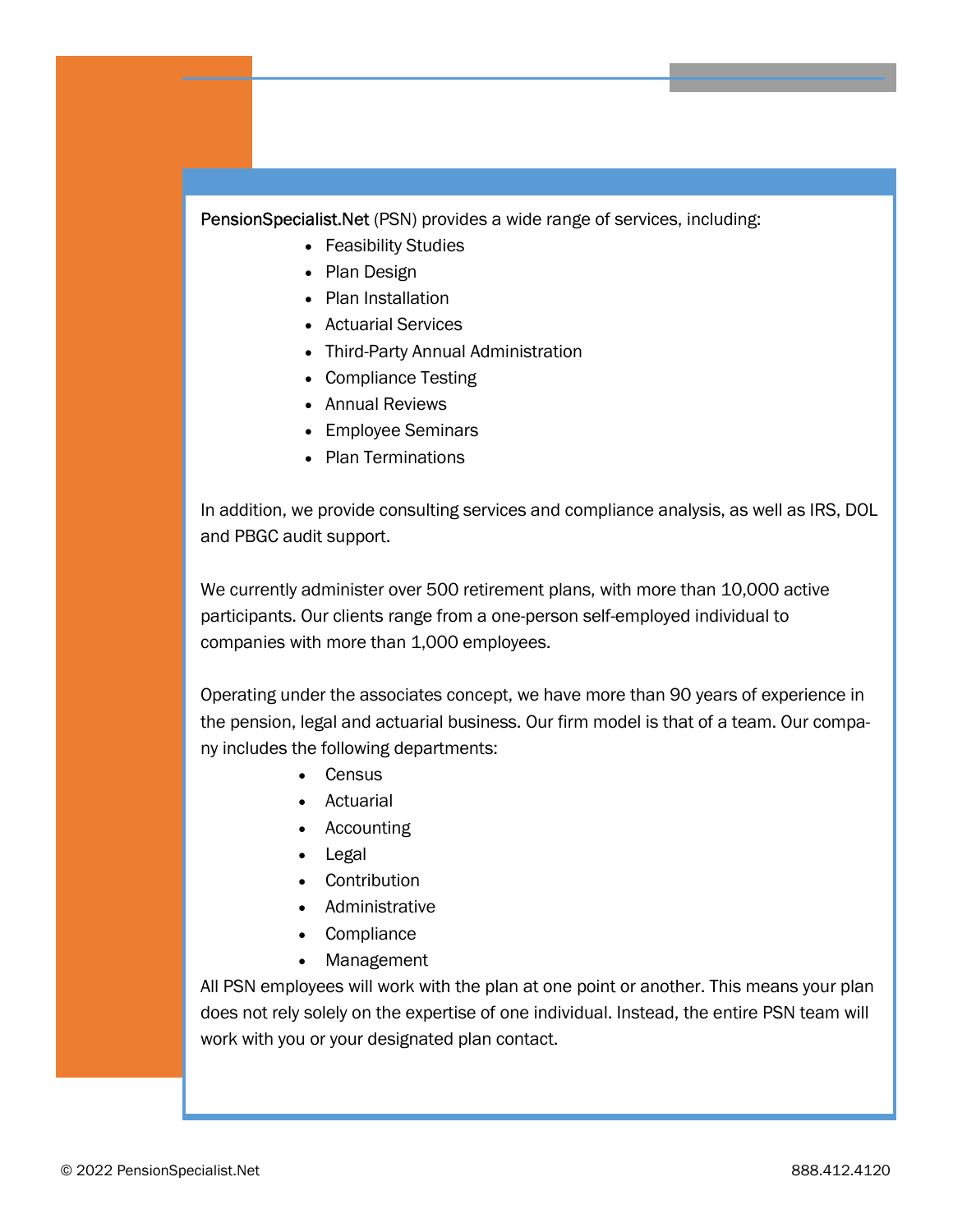Our professional retirement plan administrators, consultants and accountants work with you and your advisors to coordinate deductions, accruals, deposits and any other planrelated matters. In other words, all parties involved with the retirement plans for whom we perform third-party administrative duties will be informed of plan activities.

# PLAN DESIGN SERVICES

Our firm does not believe in the cookie-cutter plan. Our wide experience in retirement plan design and administration will provide the best possible plan design and a plan tailored to meet your specific needs and goals. To ensure the plan we design is right for you, we consider:

- how much the plan should cost
- · how to fund the plan
- · how to assist you in achieving the greatest tax savings
- · who should participate
- how benefits can be tailored to meet your objectives.

## INSTALLATION SERVICES

To ensure the plan is installed in the most efficient and convenient manner, we:

- work with you and your attorneys on plan documents
- provide announcements for the participants
- · conduct employee seminars
- complete benefit statements for each participant
- prepare I.R.S. approval forms.

#### ANNUAL ADMINISTRATIVE SERVICES

To guarantee the plan remains on the right course, we:

- · remind you and your attorneys when it is time to bring the plan documents up-to-date
- · compute new benefit levels each year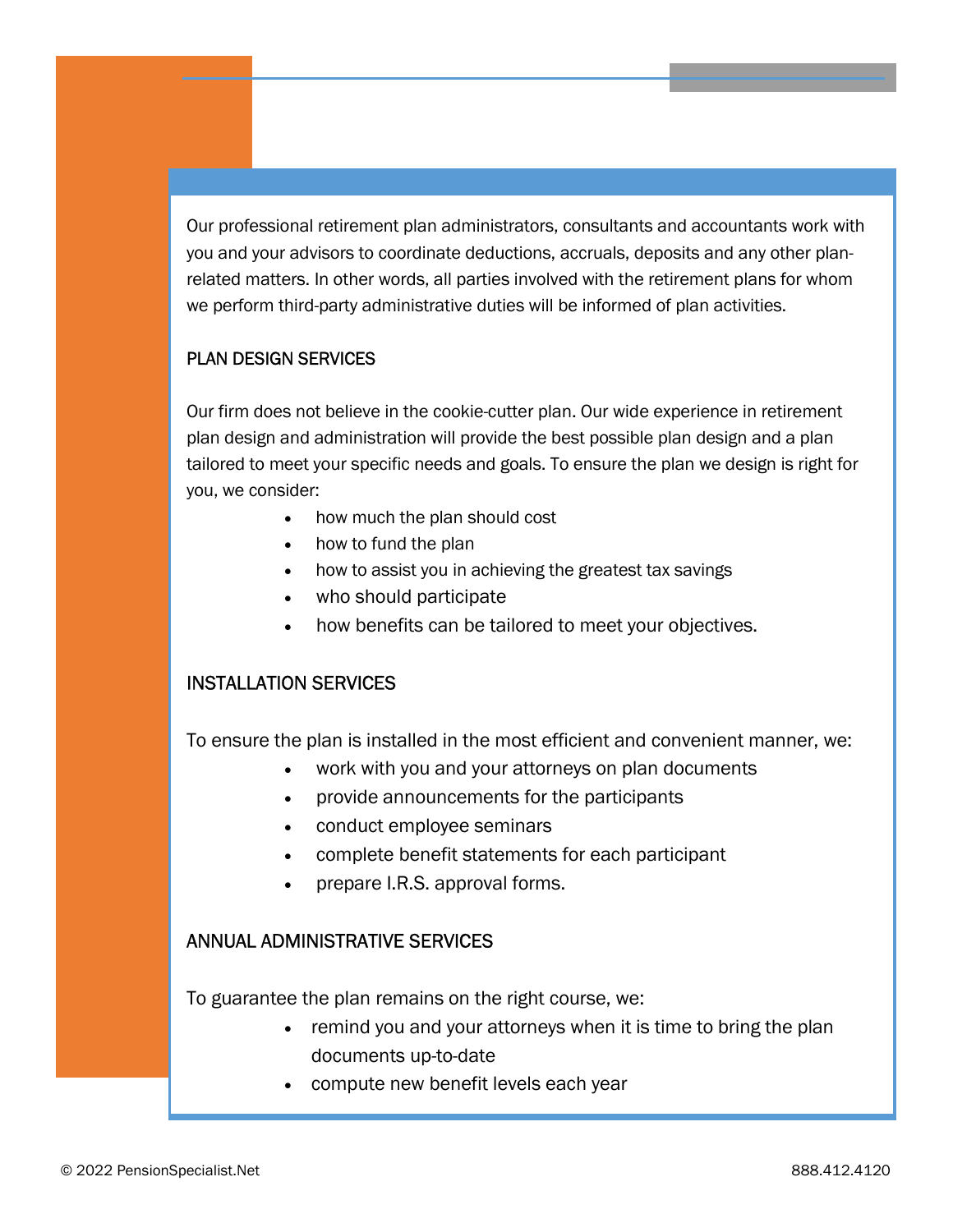- · conduct employee seminars
- · provide actuarial services
- · determine and maintain participants' account records
- · prepare I.R.S., D.O.L. and P.B.G.C. reporting forms
- · prepare benefit statements for each participant
- · process participant terminations and retirements
- · provide information as required
- · consult with you and your attorneys on matters of plan operation.

We continue to monitor the plan to ensure its ongoing effectiveness. This includes reviewing new legislation, IRS regulations, rulings and court decisions.

We at PSN value our clients, and the trust they have placed in us with something as important as retirement planning. We strive every day to ensure that our clients are happy both with their retirement plan(s) and the service we provide.

If you would like more information on PSN or the services we can provide to your company, please do not hesitate to contact us.